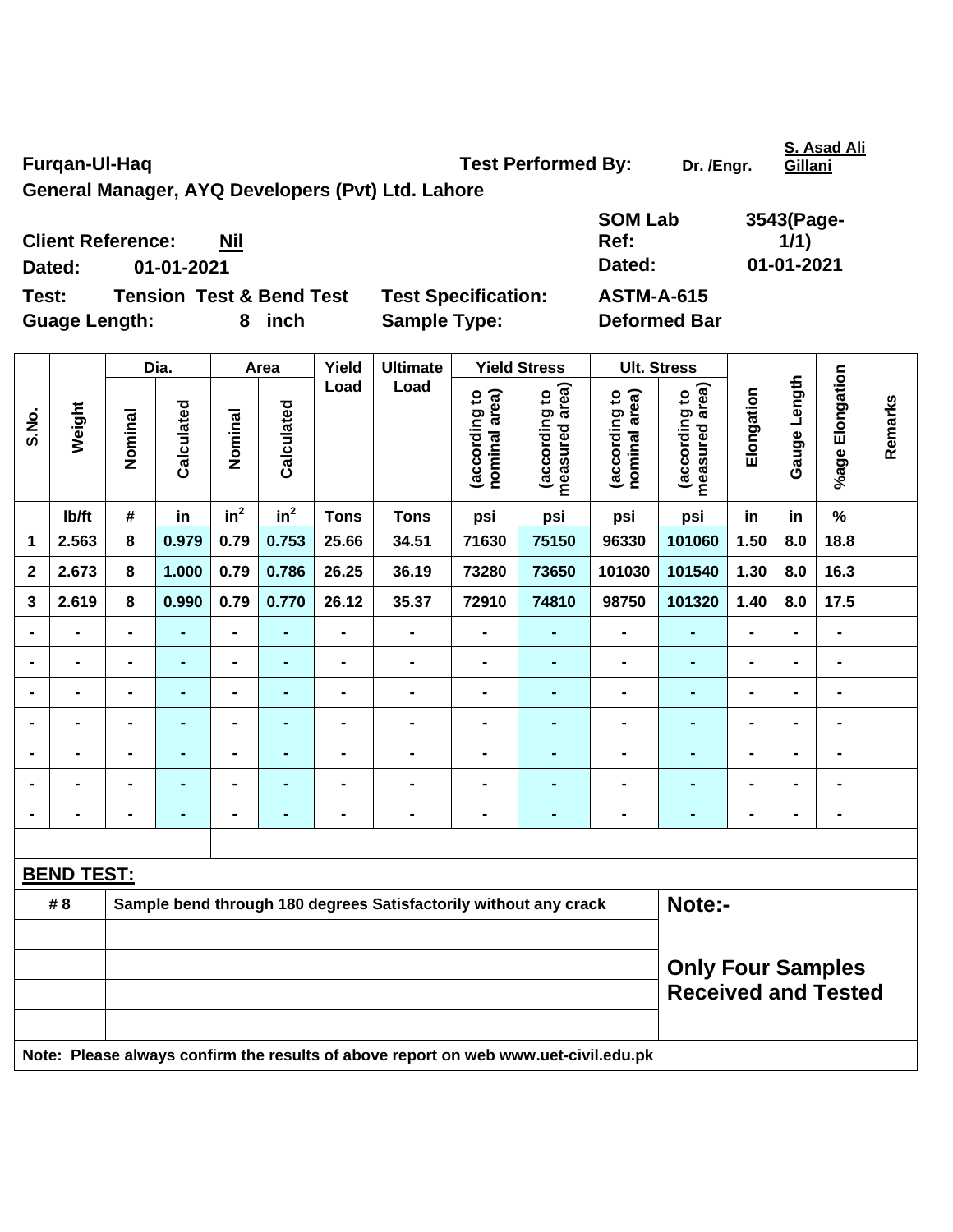**Muhammad Shahbaz Construction Construction Test Performed By:** Dr. /Engr.

**Nauman Khurram**

**Imperium Hospitality (Pvt) Ltd. Lahore** 

| SOM Lab |                |
|---------|----------------|
| Ref:    | 3544(Page-1/1) |
| Dated:  | 01-01-2021     |
|         |                |

**Deformed** 

**Bar** 

**Client Reference: IHPL/Steel/025 Dated: 28-12-2020 Dated: 01-01-2021 Test: Tension Test & Bend Test Test Specification: ASTM-A-615** 

Gauge Length: 8 inch Sample Type:

|                |                   |                                                                  | Dia.           |                | Area           | Yield          | <b>Ultimate</b>                                                                     |                                | <b>Yield Stress</b>             | <b>Ult. Stress</b>             |                                                        |                |                |                 |         |
|----------------|-------------------|------------------------------------------------------------------|----------------|----------------|----------------|----------------|-------------------------------------------------------------------------------------|--------------------------------|---------------------------------|--------------------------------|--------------------------------------------------------|----------------|----------------|-----------------|---------|
| S.No.          | Weight            | Nominal                                                          | Calculated     | Nominal        | Calculated     | Load           | Load                                                                                | (according to<br>nominal area) | (according to<br>measured area) | nominal area)<br>(according to | (according to<br>measured area)                        | Elongation     | Gauge Length   | %age Elongation | Remarks |
|                | Ib/ft             | #                                                                | in             | $in^2$         | $in^2$         | <b>Tons</b>    | <b>Tons</b>                                                                         | psi                            | psi                             | psi                            | psi                                                    | in             | in             | $\%$            |         |
| $\mathbf 1$    | 0.658             | $\overline{\mathbf{4}}$                                          | 0.496          | 0.20           | 0.193          | 6.22           | 8.99                                                                                | 68570                          | 71060                           | 99150                          | 102740                                                 | 1.00           | 8.0            | 12.5            |         |
| $\mathbf{2}$   | 0.655             | $\overline{\mathbf{4}}$                                          | 0.494          | 0.20           | 0.192          | 6.42           | 9.09                                                                                | 70820                          | 73770                           | 100270                         | 104450                                                 | 1.00           | 8.0            | 12.5            |         |
| $\mathbf{3}$   | 0.658             | $\overline{\mathbf{4}}$                                          | 0.496          | 0.20           | 0.193          | 6.52           | 9.19                                                                                | 71940                          | 74550                           | 101390                         | 105070                                                 | 1.10           | 8.0            | 13.8            |         |
|                | $\blacksquare$    | -                                                                | $\blacksquare$ | $\blacksquare$ | $\blacksquare$ | $\blacksquare$ | $\blacksquare$                                                                      | $\blacksquare$                 | $\blacksquare$                  | $\blacksquare$                 | $\blacksquare$                                         | $\blacksquare$ | $\blacksquare$ | $\blacksquare$  |         |
| $\blacksquare$ | $\blacksquare$    | -                                                                | $\blacksquare$ | $\blacksquare$ | $\blacksquare$ | $\blacksquare$ | $\blacksquare$                                                                      | L,                             | $\blacksquare$                  | $\blacksquare$                 | $\blacksquare$                                         | $\overline{a}$ | $\blacksquare$ | $\blacksquare$  |         |
|                | $\blacksquare$    | -                                                                | $\blacksquare$ | $\blacksquare$ | $\blacksquare$ | $\blacksquare$ | $\blacksquare$                                                                      | $\blacksquare$                 | -                               | $\blacksquare$                 | ÷,                                                     | -              | $\blacksquare$ | $\blacksquare$  |         |
|                |                   |                                                                  | $\blacksquare$ | $\blacksquare$ |                | $\blacksquare$ | $\blacksquare$                                                                      | $\blacksquare$                 | $\blacksquare$                  | $\blacksquare$                 | $\blacksquare$                                         | -              | $\blacksquare$ | $\blacksquare$  |         |
|                | $\blacksquare$    | $\blacksquare$                                                   | $\blacksquare$ | $\blacksquare$ | $\blacksquare$ | $\blacksquare$ | $\blacksquare$                                                                      | $\blacksquare$                 | $\blacksquare$                  | $\blacksquare$                 | $\blacksquare$                                         | $\blacksquare$ | $\blacksquare$ | $\blacksquare$  |         |
|                | $\blacksquare$    | $\blacksquare$                                                   | $\blacksquare$ | $\blacksquare$ | $\blacksquare$ | $\blacksquare$ | $\blacksquare$                                                                      | $\blacksquare$                 | $\blacksquare$                  | $\blacksquare$                 | $\blacksquare$                                         | $\blacksquare$ | $\blacksquare$ | $\blacksquare$  |         |
|                | -                 | -                                                                | $\blacksquare$ | $\blacksquare$ | $\blacksquare$ | $\blacksquare$ | $\blacksquare$                                                                      | $\blacksquare$                 | $\blacksquare$                  | $\blacksquare$                 | $\blacksquare$                                         | -              | $\blacksquare$ | $\blacksquare$  |         |
|                |                   |                                                                  |                |                |                |                |                                                                                     |                                |                                 |                                |                                                        |                |                |                 |         |
|                | <b>BEND TEST:</b> |                                                                  |                |                |                |                |                                                                                     |                                |                                 |                                |                                                        |                |                |                 |         |
|                | #4                | Sample bend through 180 degrees Satisfactorily without any crack |                |                |                |                |                                                                                     |                                |                                 |                                |                                                        | Note:-         |                |                 |         |
|                |                   |                                                                  |                |                |                |                |                                                                                     |                                |                                 |                                |                                                        |                |                |                 |         |
|                |                   |                                                                  |                |                |                |                |                                                                                     |                                |                                 |                                | <b>Only Four Samples</b><br><b>Received and Tested</b> |                |                |                 |         |
|                |                   |                                                                  |                |                |                |                | Note: Please always confirm the results of above report on web www.uet-civil.edu.pk |                                |                                 |                                |                                                        |                |                |                 |         |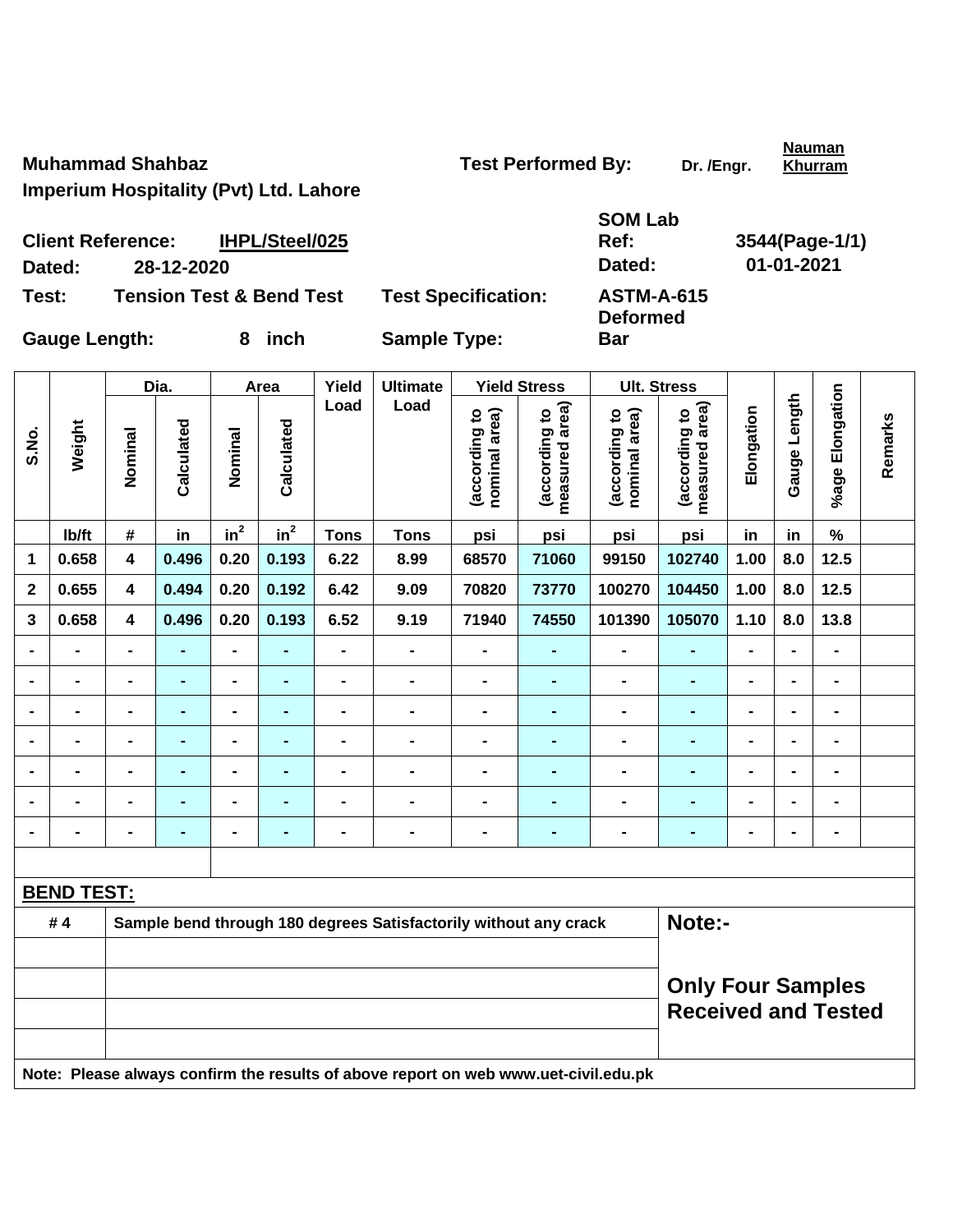**Muhammad Shahbaz Construction Construction Test Performed By:** Dr. /Engr.

**Nauman Khurram**

**Imperium Hospitality (Pvt) Ltd. Lahore** 

| SOM Lab     |                |
|-------------|----------------|
| Ref:        | 3545(Page-1/1) |
| Dated:      | 01-01-2021     |
| A QTM_A_G45 |                |

**Deformed** 

**Bar** 

**Client Reference: IHPL/Steel/026 Dated: 28-12-2020 Dated: 01-01-2021 Test: Tension Test & Bend Test Test Specification: ASTM-A-615** 

Gauge Length: 8 inch Sample Type:

|             |                   |                                                        | Dia.           |                              | Area           | Yield          | <b>Ultimate</b>                                                                     |                                | <b>Yield Stress</b>             |                                | <b>Ult. Stress</b>              |                |                |                              |         |
|-------------|-------------------|--------------------------------------------------------|----------------|------------------------------|----------------|----------------|-------------------------------------------------------------------------------------|--------------------------------|---------------------------------|--------------------------------|---------------------------------|----------------|----------------|------------------------------|---------|
| S.No.       | Weight            | Nominal                                                | Calculated     | Nominal                      | Calculated     | Load           | Load                                                                                | (according to<br>nominal area) | (according to<br>measured area) | (according to<br>nominal area) | measured area)<br>(according to | Elongation     | Gauge Length   | %age Elongation              | Remarks |
|             | Ib/ft             | #                                                      | in             | $in^2$                       | $in^2$         | <b>Tons</b>    | <b>Tons</b>                                                                         | psi                            | psi                             | psi                            | psi                             | in             | in             | $\%$                         |         |
| 1           | 1.481             | 6                                                      | 0.744          | 0.44                         | 0.435          | 16.00          | 20.03                                                                               | 80220                          | 81140                           | 100400                         | 101560                          | 1.20           | 8.0            | 15.0                         |         |
| $\mathbf 2$ | 1.494             | 6                                                      | 0.748          | 0.44                         | 0.439          | 15.77          | 20.64                                                                               | 79050                          | 79230                           | 103470                         | 103700                          | 1.10           | 8.0            | 13.8                         |         |
| 3           | 1.496             | 6                                                      | 0.748          | 0.44                         | 0.440          | 15.65          | 20.54                                                                               | 78430                          | 78430                           | 102960                         | 102960                          | 1.00           | 8.0            | $12.5$                       |         |
|             | L,                | $\blacksquare$                                         | $\blacksquare$ | $\qquad \qquad \blacksquare$ | $\blacksquare$ | $\overline{a}$ | $\overline{a}$                                                                      | $\blacksquare$                 | $\blacksquare$                  | $\blacksquare$                 | $\blacksquare$                  | $\blacksquare$ | $\blacksquare$ | $\qquad \qquad \blacksquare$ |         |
|             | $\blacksquare$    | $\blacksquare$                                         | $\blacksquare$ | $\blacksquare$               | $\blacksquare$ | $\blacksquare$ | $\blacksquare$                                                                      | $\blacksquare$                 | ٠                               | $\blacksquare$                 | ٠                               | $\blacksquare$ | $\blacksquare$ | $\blacksquare$               |         |
|             | $\blacksquare$    |                                                        | $\blacksquare$ | $\overline{\phantom{0}}$     | $\blacksquare$ | $\blacksquare$ | $\blacksquare$                                                                      | $\blacksquare$                 | $\blacksquare$                  | $\blacksquare$                 | $\blacksquare$                  | $\blacksquare$ | $\blacksquare$ | $\blacksquare$               |         |
|             |                   |                                                        | $\blacksquare$ | $\blacksquare$               | $\blacksquare$ | $\blacksquare$ | $\blacksquare$                                                                      | $\blacksquare$                 | $\blacksquare$                  | $\blacksquare$                 | ٠                               | $\blacksquare$ | $\blacksquare$ | $\blacksquare$               |         |
|             | $\blacksquare$    |                                                        | $\blacksquare$ | $\blacksquare$               | ٠              | $\blacksquare$ | $\blacksquare$                                                                      | $\blacksquare$                 |                                 | $\blacksquare$                 | $\blacksquare$                  | $\blacksquare$ | $\blacksquare$ | $\blacksquare$               |         |
|             | $\blacksquare$    |                                                        |                | $\blacksquare$               |                | -              | $\blacksquare$                                                                      | $\blacksquare$                 |                                 | $\blacksquare$                 |                                 | $\blacksquare$ | $\blacksquare$ | $\blacksquare$               |         |
|             | $\blacksquare$    |                                                        | $\blacksquare$ | $\blacksquare$               | $\blacksquare$ | $\blacksquare$ | $\blacksquare$                                                                      | $\blacksquare$                 | ۰                               | $\blacksquare$                 | ٠                               | $\blacksquare$ | $\blacksquare$ | $\blacksquare$               |         |
|             |                   |                                                        |                |                              |                |                |                                                                                     |                                |                                 |                                |                                 |                |                |                              |         |
|             | <b>BEND TEST:</b> |                                                        |                |                              |                |                |                                                                                     |                                |                                 |                                |                                 |                |                |                              |         |
|             | # 6               |                                                        |                |                              |                |                | Sample bend through 180 degrees Satisfactorily without any crack                    |                                |                                 |                                | Note:-                          |                |                |                              |         |
|             |                   |                                                        |                |                              |                |                |                                                                                     |                                |                                 |                                |                                 |                |                |                              |         |
|             |                   | <b>Only Four Samples</b><br><b>Received and Tested</b> |                |                              |                |                |                                                                                     |                                |                                 |                                |                                 |                |                |                              |         |
|             |                   |                                                        |                |                              |                |                | Note: Please always confirm the results of above report on web www.uet-civil.edu.pk |                                |                                 |                                |                                 |                |                |                              |         |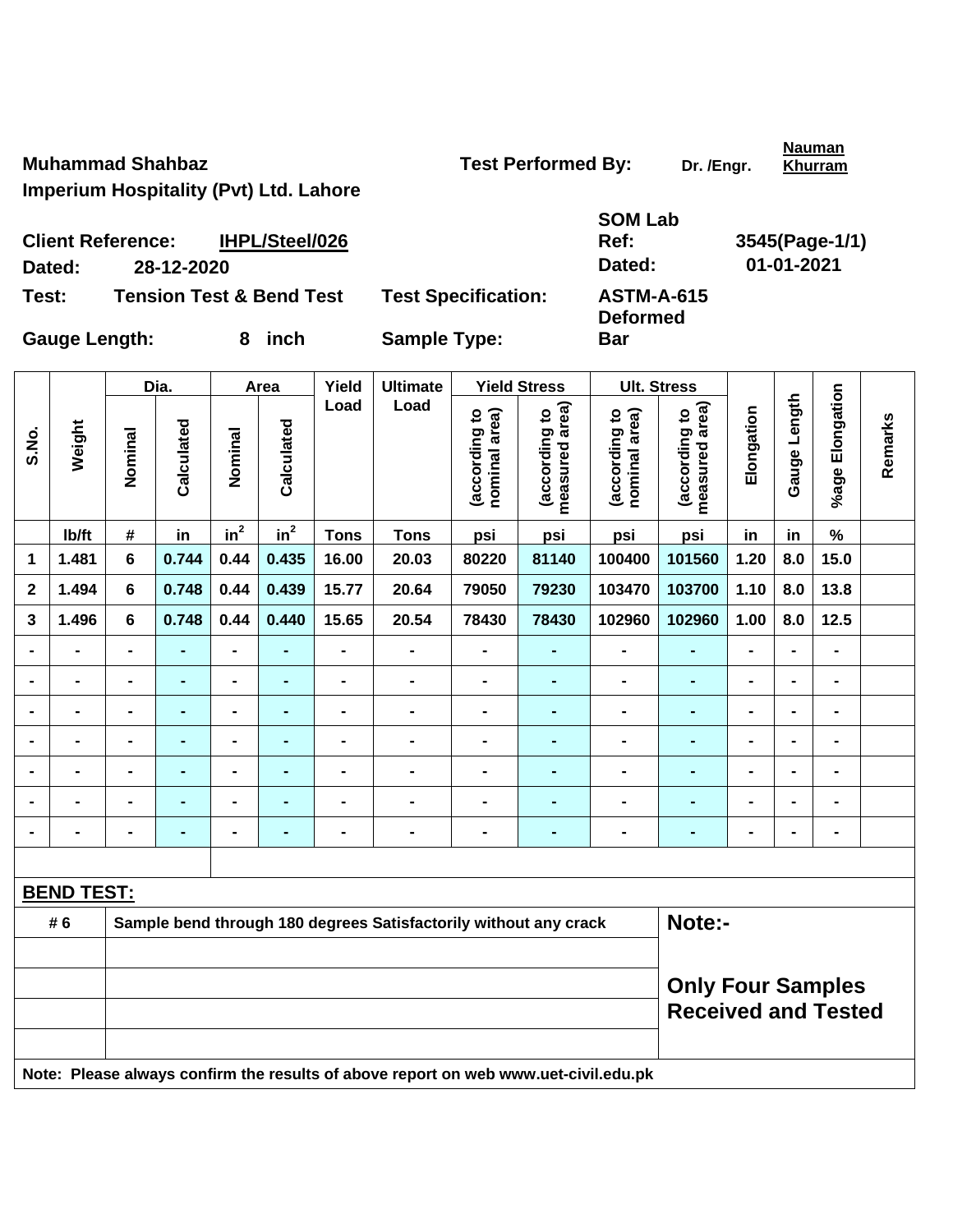Engr. Atif Irfan Shaikh **Test Performed By:** Dr. /Engr.

**S Asad Ali Gillani**

**Project Director, Banu Mukhtar Contracting (Pvt) Ltd., Lahore SOM Lab** 

| <b>Client Reference:</b> |                                     | <b>BML-002-Civil-002</b> |                            | Ref:                                 | 2940(Page-1/1) |
|--------------------------|-------------------------------------|--------------------------|----------------------------|--------------------------------------|----------------|
| Dated:                   | 08-09-2020                          |                          |                            | Dated:                               | 10-09-2020     |
| Test:                    | <b>Tension Test &amp; Bend Test</b> |                          | <b>Test Specification:</b> | <b>ASTM-A-615</b><br><b>Deformed</b> |                |
| <b>Gauge Length:</b>     |                                     | inch                     | <b>Sample Type:</b>        | Bar                                  |                |

|                |                   | Dia.<br>Yield<br><b>Ultimate</b><br><b>Yield Stress</b><br>Area  |                                                                  |                |                                                                                     |                |                                                                  |                                |                                    |                                | <b>Ult. Stress</b>              |                |                 |                 |         |  |  |
|----------------|-------------------|------------------------------------------------------------------|------------------------------------------------------------------|----------------|-------------------------------------------------------------------------------------|----------------|------------------------------------------------------------------|--------------------------------|------------------------------------|--------------------------------|---------------------------------|----------------|-----------------|-----------------|---------|--|--|
| S.No.          | Weight            | Nominal                                                          | Calculated                                                       | Nominal        | Calculated                                                                          | Load           | Load                                                             | (according to<br>nominal area) | area)<br>(according to<br>measured | (according to<br>nominal area) | measured area)<br>(according to | Elongation     | Length<br>Gauge | %age Elongation | Remarks |  |  |
|                | Ib/ft             | #                                                                | in                                                               | $in^2$         | $in^2$                                                                              | <b>Tons</b>    | <b>Tons</b>                                                      | psi                            | psi                                | psi                            | psi                             | in             | in              | %               |         |  |  |
| 1              | 1.517             | 6                                                                | 0.754                                                            | 0.44           | 0.446                                                                               | 14.65          | 19.80                                                            | 73430                          | 72440                              | 99230                          | 97890                           | 1.40           | 8.0             | 17.5            |         |  |  |
| $\mathbf{2}$   | 1.503             | 6                                                                | 0.750                                                            | 0.44           | 0.442                                                                               | 14.63          | 19.80                                                            | 73320                          | 72990                              | 99230                          | 98780                           | 1.30           | 8.0             | 16.3            |         |  |  |
| 3              | 1.027             | 5                                                                | 0.620                                                            | 0.31           | 0.302                                                                               | 9.55           | 14.04                                                            | 67960                          | 69760                              | 99860                          | 102510                          | 1.30           | 8.0             | 16.3            |         |  |  |
| 4              | 1.037             | 5                                                                | 0.623                                                            | 0.31           | 0.305                                                                               | 9.60           | 14.14                                                            | 68320                          | 69440                              | 100590                         | 102240                          | 1.30           | 8.0             | 16.3            |         |  |  |
| 5              | 0.662             | 4                                                                | 0.498                                                            | 0.20           | 0.195                                                                               | 6.98           | 9.28                                                             | 77000                          | 78980                              | 102290                         | 104920                          | 1.30           | 8.0             | 16.3            |         |  |  |
| 6              | 0.662             | 4                                                                | 0.498                                                            | 0.20           | 0.195                                                                               | 6.95           | 9.25                                                             | 76660                          | 78630                              | 101960                         | 104570                          | 1.20           | 8.0             | 15.0            |         |  |  |
|                |                   |                                                                  |                                                                  |                |                                                                                     |                | -                                                                | $\blacksquare$                 | $\blacksquare$                     |                                | ÷,                              |                |                 |                 |         |  |  |
|                |                   |                                                                  |                                                                  | $\blacksquare$ |                                                                                     |                | $\blacksquare$                                                   | $\blacksquare$                 | $\blacksquare$                     |                                | ÷,                              |                |                 |                 |         |  |  |
|                |                   |                                                                  | $\blacksquare$                                                   | $\blacksquare$ |                                                                                     |                | $\blacksquare$                                                   | $\blacksquare$                 |                                    |                                | -                               |                |                 | $\blacksquare$  |         |  |  |
| $\blacksquare$ | $\blacksquare$    | $\blacksquare$                                                   |                                                                  | $\blacksquare$ |                                                                                     | $\blacksquare$ | $\blacksquare$                                                   | $\blacksquare$                 | ٠                                  | $\blacksquare$                 | ÷,                              | $\blacksquare$ |                 | $\blacksquare$  |         |  |  |
|                |                   |                                                                  |                                                                  |                |                                                                                     |                |                                                                  |                                |                                    |                                |                                 |                |                 |                 |         |  |  |
|                | <b>BEND TEST:</b> |                                                                  |                                                                  |                |                                                                                     |                |                                                                  |                                |                                    |                                |                                 |                |                 |                 |         |  |  |
|                | # 6               |                                                                  |                                                                  |                |                                                                                     |                | Sample bend through 180 degrees Satisfactorily without any crack |                                |                                    |                                | Note:-                          |                |                 |                 |         |  |  |
|                | #5                |                                                                  | Sample bend through 180 degrees Satisfactorily without any crack |                |                                                                                     |                |                                                                  |                                |                                    |                                |                                 |                |                 |                 |         |  |  |
|                | #4                | Sample bend through 180 degrees Satisfactorily without any crack |                                                                  |                |                                                                                     |                |                                                                  |                                |                                    |                                | <b>Only Nine Samples</b>        |                |                 |                 |         |  |  |
|                |                   |                                                                  |                                                                  |                |                                                                                     |                |                                                                  |                                |                                    |                                | <b>Received and Tested</b>      |                |                 |                 |         |  |  |
|                |                   |                                                                  |                                                                  |                |                                                                                     |                |                                                                  |                                |                                    |                                |                                 |                |                 |                 |         |  |  |
|                |                   |                                                                  |                                                                  |                | Note: Please always confirm the results of above report on web www.uet-civil.edu.pk |                |                                                                  |                                |                                    |                                |                                 |                |                 |                 |         |  |  |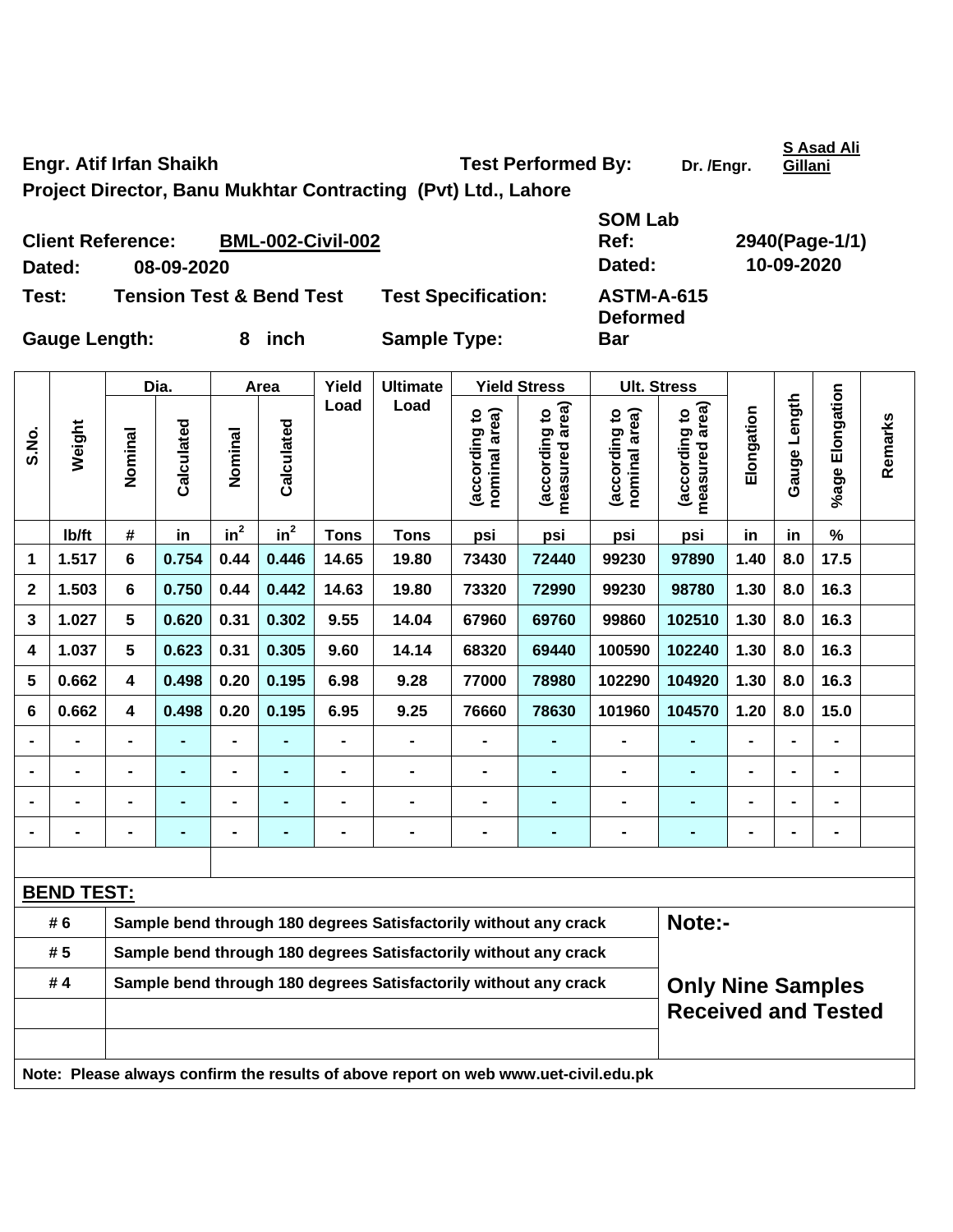**0M Irfan Ul** 

Syed Yasir Ali **Test Performed By:** Dr. /Engr.

**Hassan**

**Resident Engineer, NESPAK, (Pvt) Ltd.(Establishment of U.E.T. Sub Campus at Narowal)** 

|                      | <b>Client Reference:</b> | 3863/13/SYA/Labtesting/223          |                            | <b>UUILLU</b><br>Ref:                | 3548(Page-1 |
|----------------------|--------------------------|-------------------------------------|----------------------------|--------------------------------------|-------------|
| Dated:               | 30-12-2020               |                                     |                            | Dated:                               | 01-01-2021  |
| Test:                |                          | <b>Tension Test &amp; Bend Test</b> | <b>Test Specification:</b> | <b>ASTM-A-615</b><br><b>Deformed</b> |             |
| <b>Gauge Length:</b> |                          | inch<br>8                           | <b>Sample Type:</b>        | Bar                                  |             |

**SOM Lab Ref: 3548(Page-1/1) Test: Test ASTM-A-615 Deformed** 

|             |                   |                                                                  | Dia.           |                | Area           | Yield          | <b>Ultimate</b>                                                                     |                                | <b>Yield Stress</b>             |                                | <b>Ult. Stress</b>              |                |                |                 |         |
|-------------|-------------------|------------------------------------------------------------------|----------------|----------------|----------------|----------------|-------------------------------------------------------------------------------------|--------------------------------|---------------------------------|--------------------------------|---------------------------------|----------------|----------------|-----------------|---------|
| S.No.       | Weight            | Nominal                                                          | Calculated     | Nominal        | Calculated     | Load           | Load                                                                                | nominal area)<br>(according to | (according to<br>measured area) | nominal area)<br>(according to | measured area)<br>(according to | Elongation     | Gauge Length   | %age Elongation | Remarks |
|             | Ib/ft             | #                                                                | in             | $in^2$         | $in^2$         | <b>Tons</b>    | <b>Tons</b>                                                                         | psi                            | psi                             | psi                            | psi                             | in             | in             | $\%$            |         |
| 1           | 1.522             | 6                                                                | 0.754          | 0.44           | 0.447          | 16.33          | 20.15                                                                               | 81860                          | 80570                           | 101020                         | 99430                           | 1.10           | 8.0            | 13.8            |         |
| $\mathbf 2$ | 1.491             | 6                                                                | 0.747          | 0.44           | 0.438          | 16.13          | 19.75                                                                               | 80830                          | 81200                           | 98970                          | 99420                           | 1.00           | 8.0            | 12.5            |         |
| 3           | 1.141             | 5                                                                | 0.653          | 0.31           | 0.335          | 10.47          | 16.46                                                                               | 74480                          | 68920                           | 117120                         | 108380                          | 1.10           | 8.0            | 13.8            |         |
| 4           | 1.145             | 5                                                                | 0.654          | 0.31           | 0.336          | 10.62          | 16.48                                                                               | 75570                          | 69720                           | 117270                         | 108190                          | 1.00           | 8.0            | 12.5            |         |
| 5           | 0.682             | 4                                                                | 0.505          | 0.20           | 0.200          | 5.66           | 8.07                                                                                | 62390                          | 62390                           | 89030                          | 89030                           | 1.10           | 8.0            | 13.8            |         |
| 6           | 0.686             | 4                                                                | 0.507          | 0.20           | 0.202          | 5.63           | 8.05                                                                                | 62050                          | 61440                           | 88800                          | 87930                           | 1.20           | 8.0            | 15.0            |         |
|             | $\overline{a}$    | $\blacksquare$                                                   | $\blacksquare$ | $\blacksquare$ | $\blacksquare$ | $\blacksquare$ | $\overline{a}$                                                                      | $\blacksquare$                 |                                 | $\frac{1}{2}$                  | $\blacksquare$                  | $\blacksquare$ | $\blacksquare$ | $\frac{1}{2}$   |         |
|             | $\blacksquare$    | $\blacksquare$                                                   | $\blacksquare$ | $\blacksquare$ | $\blacksquare$ | $\blacksquare$ | $\overline{a}$                                                                      | $\blacksquare$                 | $\blacksquare$                  | $\frac{1}{2}$                  | $\blacksquare$                  | $\blacksquare$ | $\blacksquare$ | $\frac{1}{2}$   |         |
|             | $\blacksquare$    |                                                                  | $\blacksquare$ | $\blacksquare$ | $\blacksquare$ | $\blacksquare$ | $\blacksquare$                                                                      | $\blacksquare$                 |                                 | $\blacksquare$                 | $\blacksquare$                  | $\overline{a}$ | $\overline{a}$ | -               |         |
|             | $\blacksquare$    | $\blacksquare$                                                   | ۰              | $\blacksquare$ | $\blacksquare$ | $\blacksquare$ | -                                                                                   | $\qquad \qquad \blacksquare$   | $\blacksquare$                  | $\blacksquare$                 | $\blacksquare$                  | -              | $\blacksquare$ | $\blacksquare$  |         |
|             |                   |                                                                  |                |                |                |                |                                                                                     |                                |                                 |                                |                                 |                |                |                 |         |
|             | <b>BEND TEST:</b> |                                                                  |                |                |                |                |                                                                                     |                                |                                 |                                |                                 |                |                |                 |         |
|             | # 6               |                                                                  |                |                |                |                | Sample bend through 180 degrees Satisfactorily without any crack                    |                                |                                 |                                | Note:-                          |                |                |                 |         |
|             | # 5               |                                                                  |                |                |                |                | Sample bend through 180 degrees Satisfactorily without any crack                    |                                |                                 |                                |                                 |                |                |                 |         |
|             | #4                | Sample bend through 180 degrees Satisfactorily without any crack |                |                |                |                |                                                                                     |                                |                                 |                                | <b>Only Nine Samples</b>        |                |                |                 |         |
|             |                   |                                                                  |                |                |                |                |                                                                                     |                                |                                 |                                | <b>Received and Tested</b>      |                |                |                 |         |
|             |                   |                                                                  |                |                |                |                |                                                                                     |                                |                                 |                                |                                 |                |                |                 |         |
|             |                   |                                                                  |                |                |                |                | Note: Please always confirm the results of above report on web www.uet-civil.edu.pk |                                |                                 |                                |                                 |                |                |                 |         |